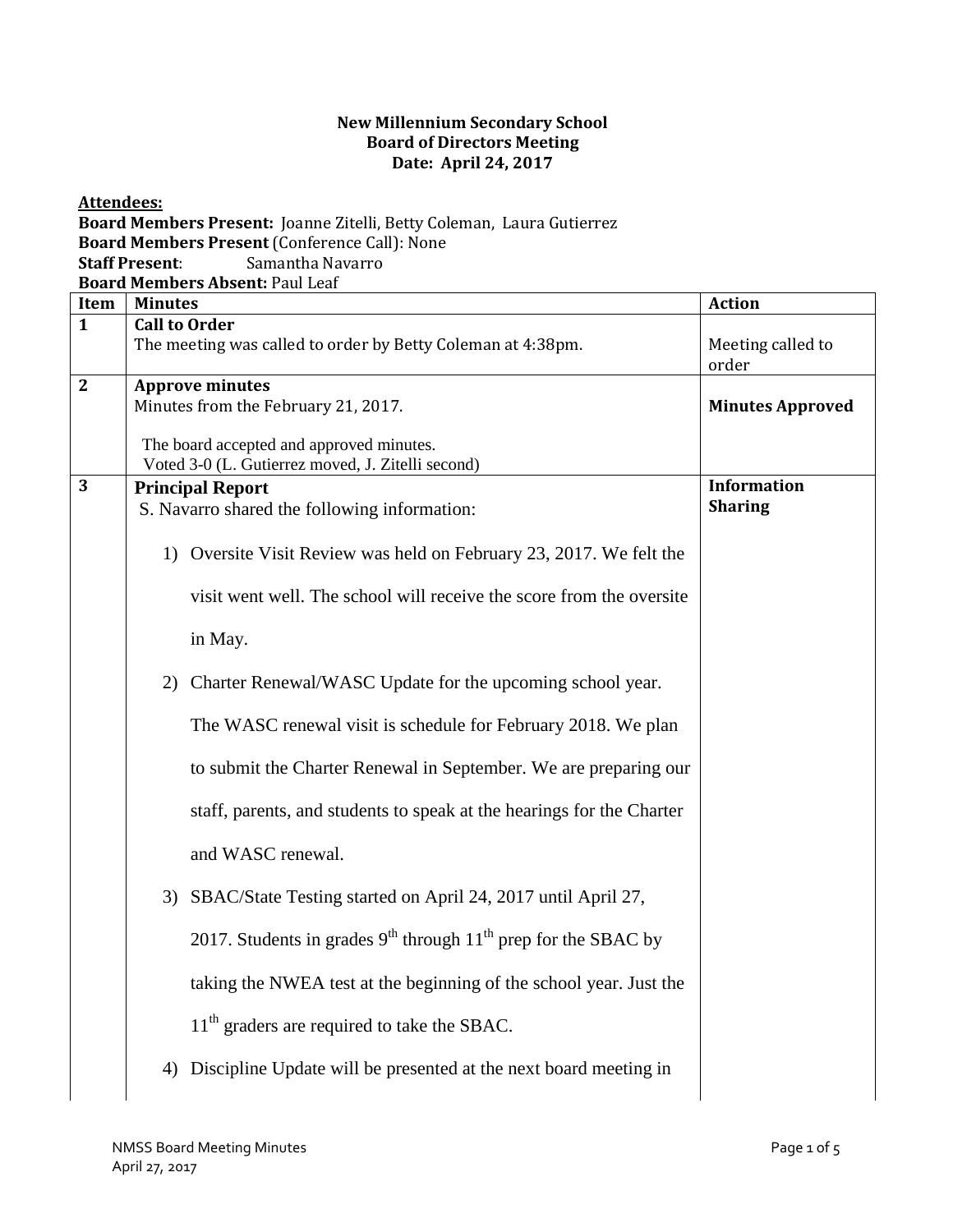June.

- 5) ASB Update policies and budget. ASB plan to purchase accounting program for ASB financials.
- 6) School Activities
	- Career Day will be held on April 21, 2017. Student will route to different classes to hear presenters.
	- Spirit Week was April 14, 2017 to April 21, 2017. Theme was Earth day.
	- Senior Week is Monday, April 24, 2017 until April 27, 2017. Senior's will visit several locations. (Knott's Berry Farm, John's Incredible Pizza, Movies, and Santa Monica Beach)
	- Prom will be held at The Grand in Long Beach on April 29, 2017.
	- Graduation Date is May 25, 2017 at City of Refuge in Gardena, California at 4pm.
- 7) Staff Updates
	- Evaluations for teachers will be completed by May 20, 2017, which will allow teachers to receive their new agreement for 2017-2018 school year. Ms. Navarro agreed to submit her evaluation to the board by June 12, 2017.
	- Interviews are scheduled for May 2, 2017. Several positions were posted on Edjoin.
- 8) School Beautification started Spirit Week. Two tree plants will be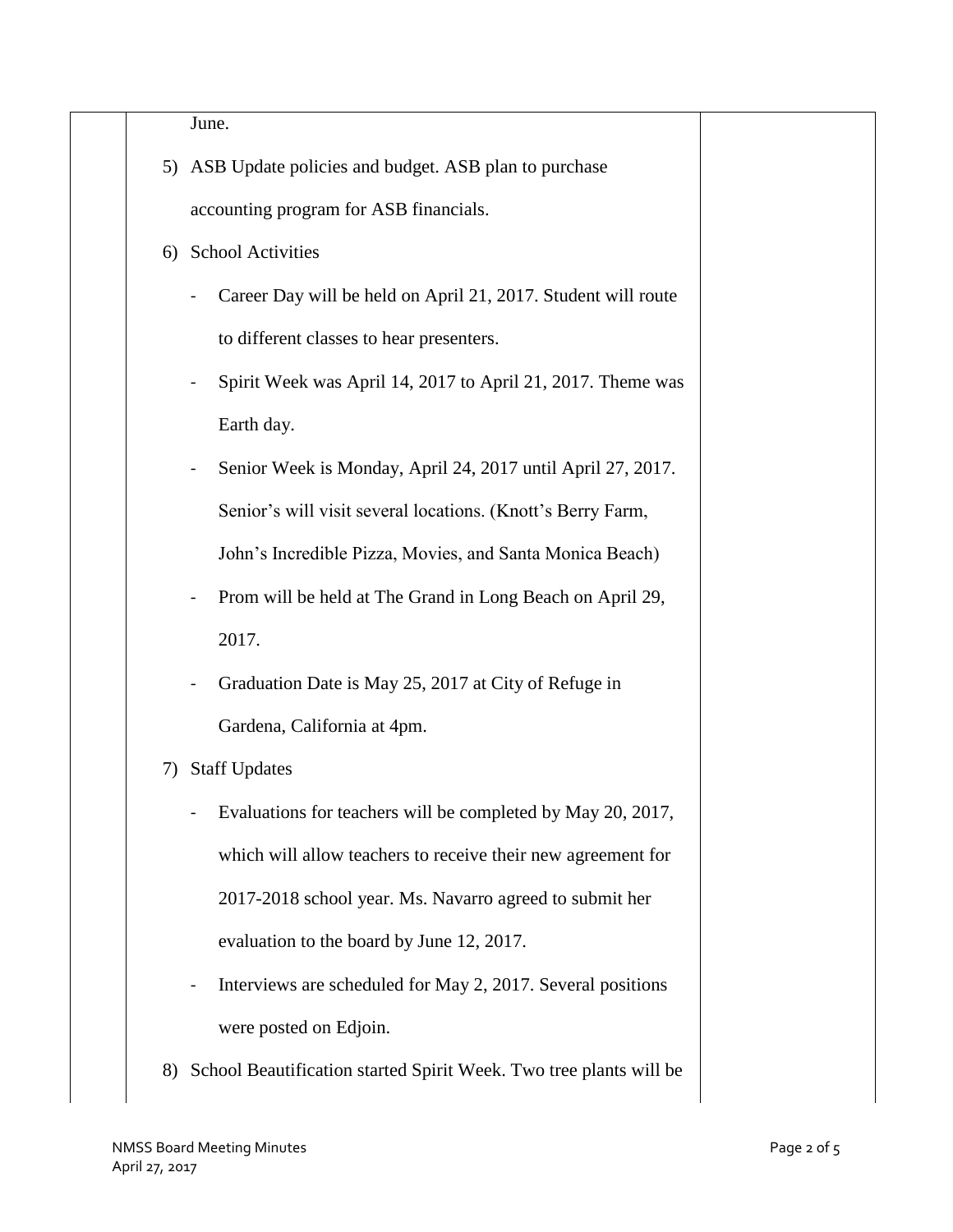|                  | filled with flowers, fruit, and vegetables.                                                                                                                                                                                                                                                                                                                                          |                               |
|------------------|--------------------------------------------------------------------------------------------------------------------------------------------------------------------------------------------------------------------------------------------------------------------------------------------------------------------------------------------------------------------------------------|-------------------------------|
|                  | 9) Prop 39 for 2017-2018 school year will be submitted on April 25,                                                                                                                                                                                                                                                                                                                  |                               |
|                  | 2017.                                                                                                                                                                                                                                                                                                                                                                                |                               |
| $\boldsymbol{4}$ | <b>Chief Operation Officers Report</b><br>N. Sims presented the following information to the board:                                                                                                                                                                                                                                                                                  | <b>Information</b><br>sharing |
|                  | 1) New School Year/Enrollment Numbers<br>Freshman (92) on list to enroll for 2017-2018 school year.                                                                                                                                                                                                                                                                                  |                               |
|                  | Our current ADA (attendance %) is down from 92.79% to<br>91.23%. We're working with teachers to input attendance<br>correctly.                                                                                                                                                                                                                                                       |                               |
|                  | 2 )50 new Student laptop Computer were purchase last week.                                                                                                                                                                                                                                                                                                                           |                               |
|                  | 3) ASB Student Funds was covered by Principal report.                                                                                                                                                                                                                                                                                                                                |                               |
|                  | 4) Board Meeting Dates for 2017-2018 school Year. Every month vs.<br>current 8 times annually. Board members feel we should meet more, but<br>using technology. Conference calls or other online meeting apps for next<br>year.                                                                                                                                                      |                               |
|                  | 5) Board Members/Charter Renewal (The impact on Charter Renewal)<br>We must add new board members for the upcoming school year, because<br>it can impact the renewal of the charter.                                                                                                                                                                                                 |                               |
| 5                | <b>School Food Solutions</b><br>S. Navarro and N. Sims presented the School Food Solutions proposal. Board<br>member request a reference check on School Food Solutions. We will<br>prepare a backup plan for breakfast and lunch for the 2017-2018 school<br>year. Administration will figure out how to get students to eat more<br>breakfast meals for the 2017-2018 school year. | <b>Motion Approved</b>        |
|                  | The board accepted and approved School Food Solutions.<br>Voted 3-0 (J. Zitelli moved, L. Gutierrez second)                                                                                                                                                                                                                                                                          |                               |
| 6                | <b>2017-2018 Contracts</b><br>N. Sims presented the Instructional/Staff Contract Salary rates. Salary range<br>is base of Staff Evaluation percentage rates. Percentage range from 1% to<br>6%.                                                                                                                                                                                      | <b>Motion Approved</b>        |
|                  | The board accepted and approved Contracts.<br>Voted 3-0 (L. Gutierrez moved, J. Zitelli second)                                                                                                                                                                                                                                                                                      |                               |
| $\overline{7}$   | <b>APEX Learning</b>                                                                                                                                                                                                                                                                                                                                                                 | <b>Motion Approved</b>        |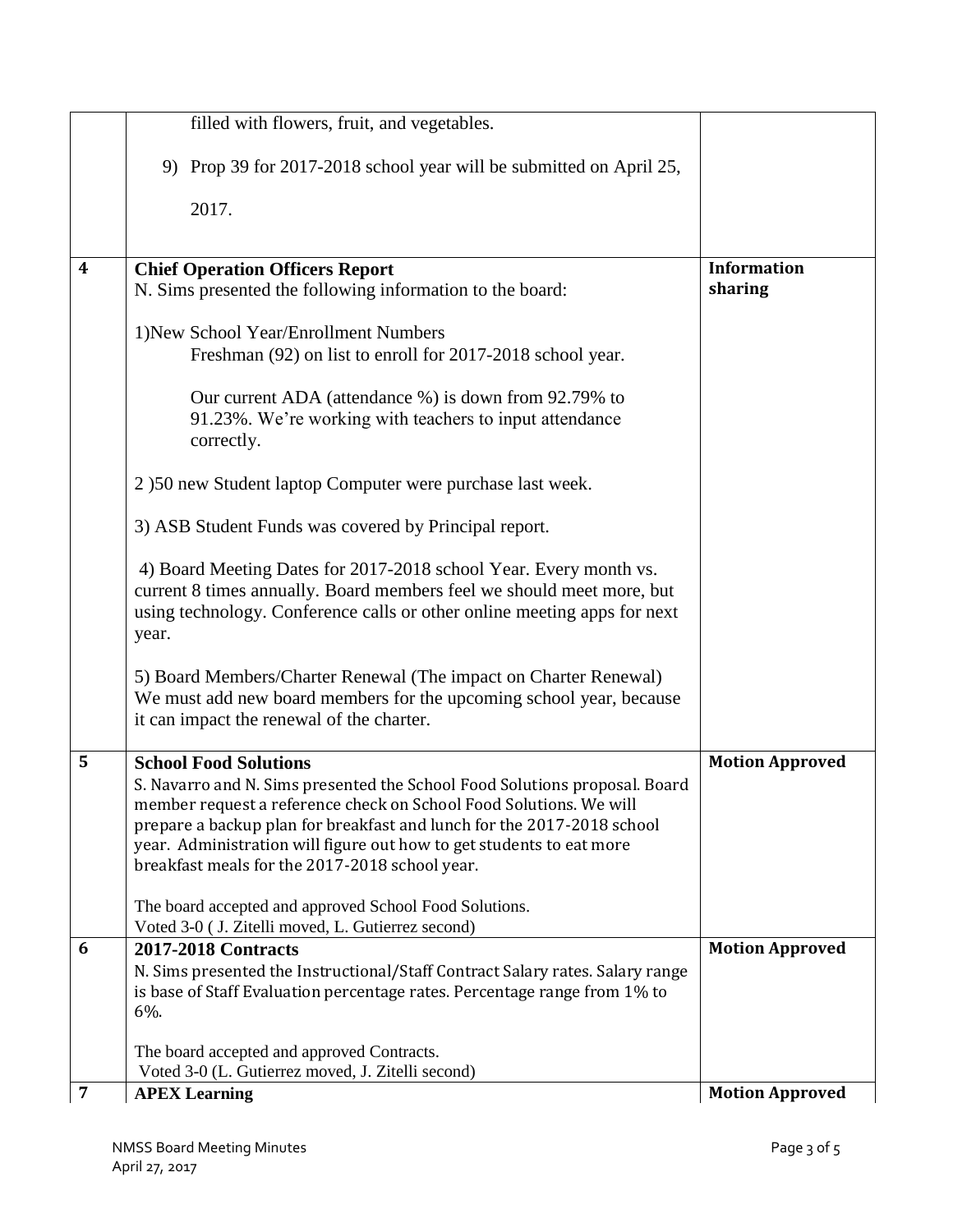|    | S. Navarro presented Apex Learning price quote. Boards reviewed the Apex                                                                                                                                                                                                                                                |                                      |
|----|-------------------------------------------------------------------------------------------------------------------------------------------------------------------------------------------------------------------------------------------------------------------------------------------------------------------------|--------------------------------------|
|    | Learning price quote.                                                                                                                                                                                                                                                                                                   |                                      |
|    | The board accepted and approved both Apex and Read 180.                                                                                                                                                                                                                                                                 |                                      |
|    | Voted 3-0 (L. Gutierrez moved, J. Zitelli second)                                                                                                                                                                                                                                                                       |                                      |
| 8  | <b>E-Rate</b>                                                                                                                                                                                                                                                                                                           | <b>Motion Approved</b>               |
|    | Board reviewed E-Rate Consulting agreement for 150 Consulting. The<br>consulting will create NMSS E-rate account and submit application for 20178-<br>2018 school year. Consultant fee is \$3,000 for the funding school year 2017-<br>2018.                                                                            |                                      |
|    | The board accepted and approved E-rate agreement.                                                                                                                                                                                                                                                                       |                                      |
|    | Voted 3-0 (J. Zitelli moved, L. Gutierrez second)                                                                                                                                                                                                                                                                       |                                      |
|    | Approval of spending Plan for 2016-2017 EPA funds<br>Board reviewed the 2016-2017 EPA funding. It Is Resolved that the Education<br>Protection Account funds to be received by the school in FY 2016-17 in the<br>estimated amount of \$281,974, will be used solely for instructional non-<br>administrative expenses. | <b>Motion Approved</b>               |
|    | The board accepted and approved 2016-17 EPA funds.                                                                                                                                                                                                                                                                      |                                      |
|    | Voted 3-0 (L. Gutierrez moved, J. Zitelli second)                                                                                                                                                                                                                                                                       |                                      |
| 9  | <b>Approval Audit Firm</b>                                                                                                                                                                                                                                                                                              | <b>Motion Approved</b>               |
|    | N. Sims presented Audit Firm letter from VTD (Vavrinek, Trine, Day, & Co.). It<br>was recommended that the board vote to approve VTD as the audit firm for the<br>2016-2017 fiscal audit.                                                                                                                               |                                      |
|    | The board accepted and approved VTD for audit firm.                                                                                                                                                                                                                                                                     |                                      |
|    | Voted 3-0 (L. Gutierrez moved, J. Zitelli second)                                                                                                                                                                                                                                                                       |                                      |
| 10 | <b>ThinkCerca</b><br>S. Navarro presented ThinkCerca price quote. Boards reviewed the ThinkCerca<br>price quote and added Read 180 to agenda.                                                                                                                                                                           | <b>Motion Approved</b>               |
|    | The board accepted and approved both ThinkCerca and Read 180.<br>Voted 3-0 (L. Gutierrez moved, J. Zitelli second)                                                                                                                                                                                                      |                                      |
| 11 | Proposed board meeting calendar through June 2017<br>Board agreed to meet June 19, 2017 to approve any outstanding items for<br>the current school year. Date for the board retreat will be provide at the<br>June $19th$ meeting.                                                                                      | <b>Information</b><br><b>Sharing</b> |
| 12 | <b>Finance Report</b>                                                                                                                                                                                                                                                                                                   | <b>Motion Approved</b>               |
|    | S. Warner presented to the board, reviewed the financials, and accepted the<br>financials. The board members voted to accept February 2017 and March 2017<br>financials.                                                                                                                                                |                                      |
|    | The board accepted and approves the financial for February and March.<br>Voted 3-0 (L. Gutierrez moved, J. Zitelli second)                                                                                                                                                                                              |                                      |
| 13 | <b>ASB Budget/Account</b><br>N. Sims presented the budget for ASB and ASB clubs. The budgets<br>presented covered ASB 2016-2017, ASB Basketball Club, and ASB Girl                                                                                                                                                      | <b>Motion Approved</b>               |